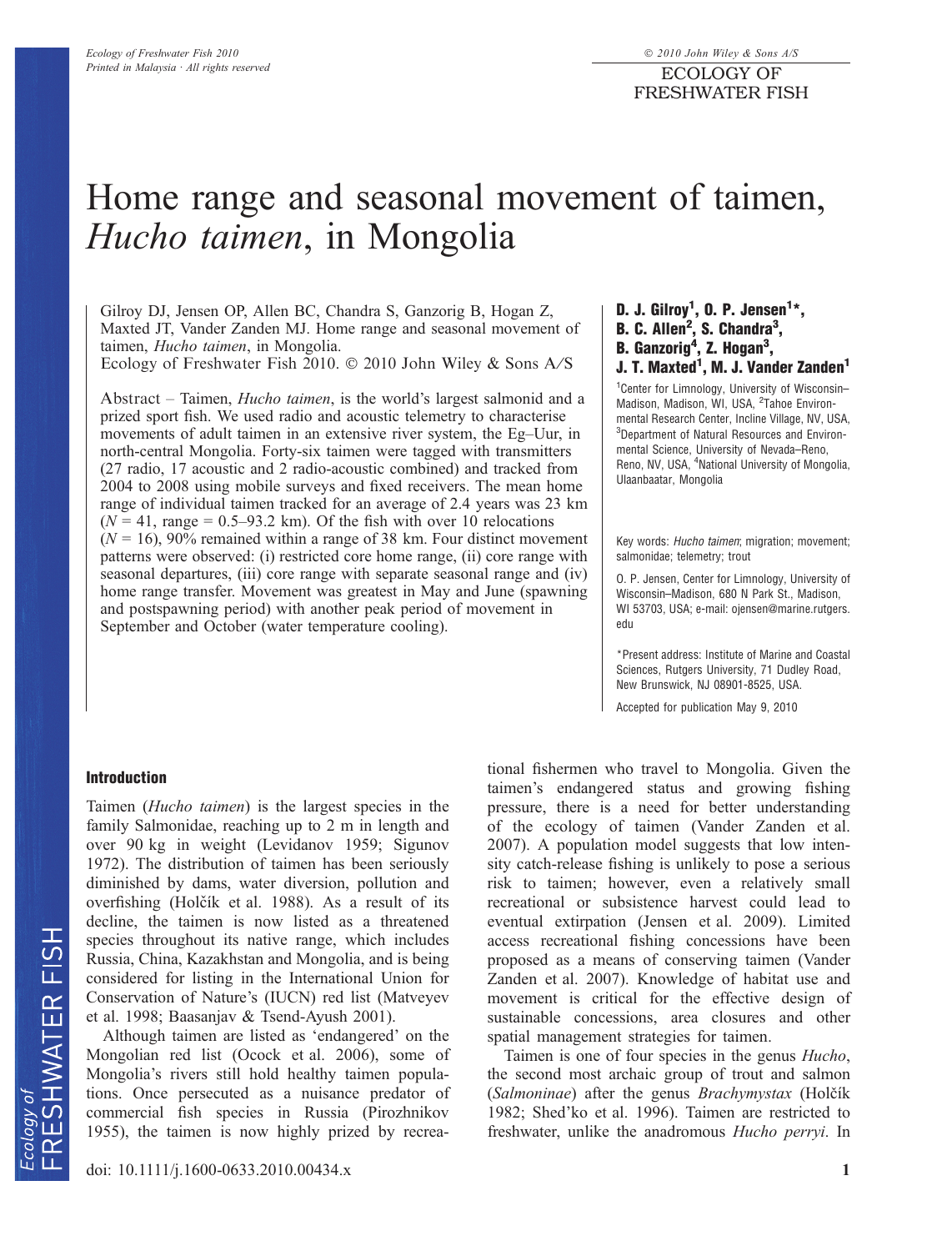# Gilroy et al.

contrast to semelparous salmonids, which expend all their energy in migration and reproduction and then die afterwards, all Hucho species are iteroparous (Holčík et al. 1988). Throughout their range, taimen are predominantly found in fluvial environments, with individuals occasionally being caught in the littoral zone of lakes and reservoirs (Holčík et al. 1988; Matveyev et al. 1998). In Mongolia, taimen are thought to have an upstream spawning migration in the spring and a downstream migration to wintering pools in the early to mid-fall (Dulmaa 1999). Although there have been some studies on their habitat use, quantitative evidence of distances travelled during any of their annual movements, essentially their home range, has not been available (Holčík et al. 1988).

The goal of this study was to identify the home range and movement patterns of mature taimen in a remote and relatively pristine watershed in northwestern Mongolia. This was accomplished by tracking individual taimen using both radio and acoustic biotelemetry. Radio tracking allows determination of precise locations of fish, while acoustic tags provide continual year-round monitoring of fish movements using submerged, stationary receivers. Our specific objectives were to estimate: (i) home range size, (ii) the number and size of 'core areas' within the home range where individual fish are most commonly found and (iii) seasonal differences in taimen movement rates. The extended observation period of this study (>4 years of tracking for some individual fish) relative to other biotelemetry studies provides a unique perspective on how our perception of home range in fishes can depend on the observation period (Rodríguez 2002). In addition, this work was designed to provide movement and home range information to be used in designing a fisheries management strategy (including fishing concessions and protected areas) for the population.

# Methods and study area

The Eg–Uur watershed (3.48 million ha) is located in a rural region of north-central Mongolia at the ecological boundary zone between the Mongolian steppe and the Siberian taiga forest. The Eg River (length = 277 km) originates from Lake Hovsgol and flows south and then east until it meets with the Uur River (length  $= 152$  km), a river fed by groundwater and precipitation run-off from the eastern Sayan. The combined Eg–Uur, known as the Eg river after the confluence (length  $= 281$  km), feeds into the Selenge River, the largest tributary of Lake Baikal, Russia. The Eg–Uur Rivers have an annual period of ice cover that usually spans from late November until early May. These rivers generally reach peak flow in July and August following summer thunderstorms.

The upper portion of the Eg River (hereafter referred to as the Upper Eg), above the Uur confluence, is characterised by a relatively high gradient, numerous braids and groundwater springs, and a dense, willow-larch riparian forest. The Uur is characterised by a lower gradient, a mixed riparian habitat with both steppe pasture-land and patches of larchwillow forest, and large meanders in a wide floodplain valley. The Eg below the Uur confluence (hereafter referred to as the Lower Eg), maintains a similar riparian habitat to the Uur River, but with increased width and reaches with large boulders. The core area of our research was conducted along 98 km of river centred around the confluence of the Eg and Uur. The Eg–Uur rivers are home to eight species of fish and one of Mongolia's largest populations of taimen (M. Erdenebat, personal communication). The rivers here are considered a trophy taimen fishery with individuals attaining lengths of over 150 cm and maximum ages of at least 28 years (Jensen et al. 2009).

# Tagging

Between June and October of 2004, a total of 46 mature taimen, ranging in size from 48 cm (800 g) to 125 cm (14,900 g), were caught by angling using single-barbless hooks from the main channels of the Eg and Uur Rivers. Radio transmitters were implanted in 27 fish, acoustic transmitters in 17 fish and a combination of both a radio and acoustic transmitter in two fish. Surgical implantation of transmitters was based on standard fish surgery procedures (Harms 2005). Tagged fish were anaesthetised with Tricaine methanesulfonate (MS-222) prior to surgery and the incisions were closed with  $MAXON<sup>m</sup>$  monofilament synthetic absorbable sutures (United States Surgical, a division of Tyco Healthcare Group LP, Norwalk, CT 06856, USA). Weight in air of implanted transmitters did not exceed 1.9% of an individual taimen's body weight (average tag to body weight ratio: 0.06). All but six of the tagged taimen were caught from the three river regions within 30 km of the Eg–Uur confluence, a region encompassed by Erdenebulgan soum (county). Six of the radio telemetry taimen were caught and tagged on the Lower Eg River approximately 80 km downstream from the Eg–Uur confluence, in Teshig soum (Fig. 1).

To maximise data collection possibilities, we used both acoustic and radio telemetry systems. The acoustic tracking system included Vemco V13-1L, V16-4L and V16-6L tags (expected transmission life 320, 1000 and 2000 days, respectively) and both a Vemco V100 manual tracking receiver and six Vemco VR2 monitoring receivers. The radio-tracking system comprised Lotek MCFT-3L and MCFT-3EM tags (expected transmission life of 598 and 2522 days,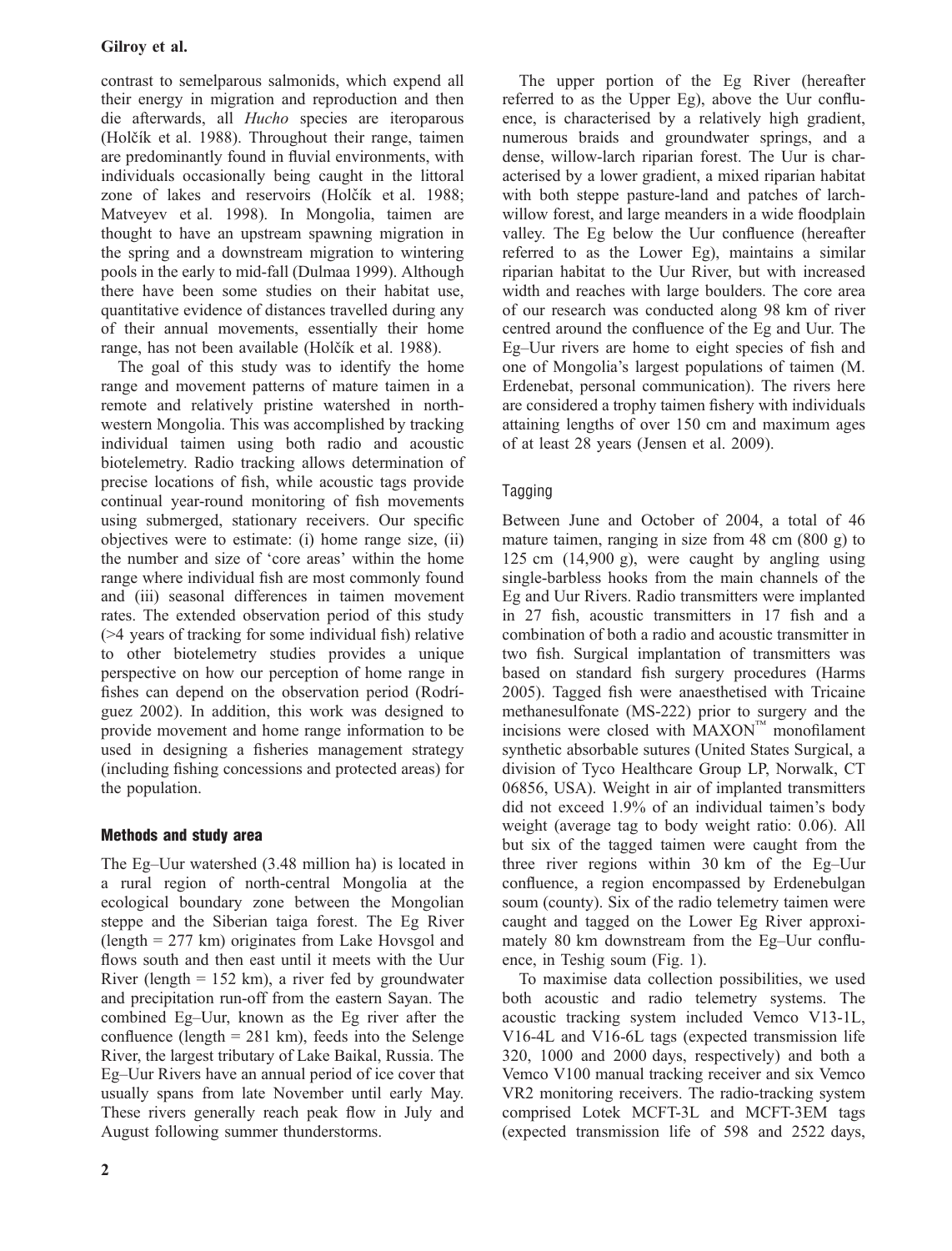

Fig. 1. Map of Eg–Uur study region illustrating manual tracking effort and fish tagging and relocations from manual tracking. The highlighted tracking regions represent broad-scale (210 km) and seasonal (98 km) tracking areas.

respectively) and Lotek SRX400A manual tracking receivers. Each transmitter emitted a unique pulse code that allowed us to identify individual fish while tracking. Field tests with dummy tags indicated that the range of reliable detection for the radio receiver varied between 600 m (transmitter depth  $= 1$  m) to 100 m (transmitter depth  $= 3$  m). For acoustic receivers, the range was approximately 200 m under normal flow conditions, but decreased dramatically at higher flow. Manual radio tracking allowed determination of precise locations of fish, while acoustic tags were manually located, as well as monitored year-round by automated, in-river receivers. The two complementary approaches allowed us to record coarse-scale movements throughout the year and identify fish locations at finer temporal and spatial scales during our field season.

## **Tracking**

Tracking of tagged taimen began in July of 2004 and continued through October of 2008. Tracking surveys using Lotek SRX400 radio receivers to relocate radio tagged fish were conducted approximately once every 15–30 days (referred to here as seasonal tracking) from May through October (ice-free period), and from one to four times during each winter period (November through April). A Vemco VR100 acoustic receiver with hydrophone was simultaneously used to track acoustically tagged fish during tracking surveys during the ice-free period. During open water, fish tracking was conducted by drifting downstream with the radio

### Taimen home range and seasonal movements

antenna hoisted on a mast to a height of approximately 3 m and the acoustic hydrophone placed in the water just below the base of the raft. We observed only minor behavioural reactions by taimen to the presence of the boat, and in no instance did tagged fish appear to be pushed downstream further than the nearest pool (<100 m). Tracking during periods of ice cover was conducted either by foot or horseback, both maintaining a minimum antenna height of 4 m above the river level as angle of incidence to the water is critical in radio signal attenuation. Since the radio transmitters were programmed for 12-h on/off intervals to prolong battery life, all tracking surveys were performed between the hours of 08:00 and 20:00. Fish locations were collected using a geographic positioning system (GPS) and recorded in latitude and longitude coordinates.

The core tracking region spanned 98 river km of the Uur, Upper Eg and Lower Eg Rivers. This region included most of the tagged fish and was also logistically the most feasible region to conduct tracking surveys on a regular basis. Between March 2005 and October 2008, six extensive tracking surveys (in March 2005, August 2006, February & June 2007 and March & October 2008) were conducted over 210 river km to check for the presence of fish not found in the core survey region.

Continual monitoring of acoustic-tagged fish movements was conducted using six Vemco VR2 automated acoustic receivers for the 36-month period between August 2004 and July 2007. The VR2s are underwater units designed for 24-h remote monitoring and data logging of proximate passage of an acoustic-tagged fish. These receivers were placed approximately 10 km apart throughout the Eg–Uur confluence area in an array encompassing the 60 river km where the 19 taimen were tagged with acoustic transmitters (Fig. 2). Receivers were placed at the downstream end of a deep, slow pool with uniform cross-section, to maximise detection probability of fish swimming down-current. Acoustic tags were set to transmit at a random interval between 15 and 40 s. This interval represents a trade-off between detection probability and battery life.

#### Data analysis

All fish locations from seasonal-tracking data were plotted over a river layer in a Geographic Information System (GIS) to identify spatial distribution patterns of individuals along the river channels. Fish relocation coordinates were then affixed to the nearest point on the digitised river line (50-m accuracy) and river distance from each relocation to the Eg–Uur confluence, a reference point of 0 km, was calculated. The range of movement for each taimen, with at least one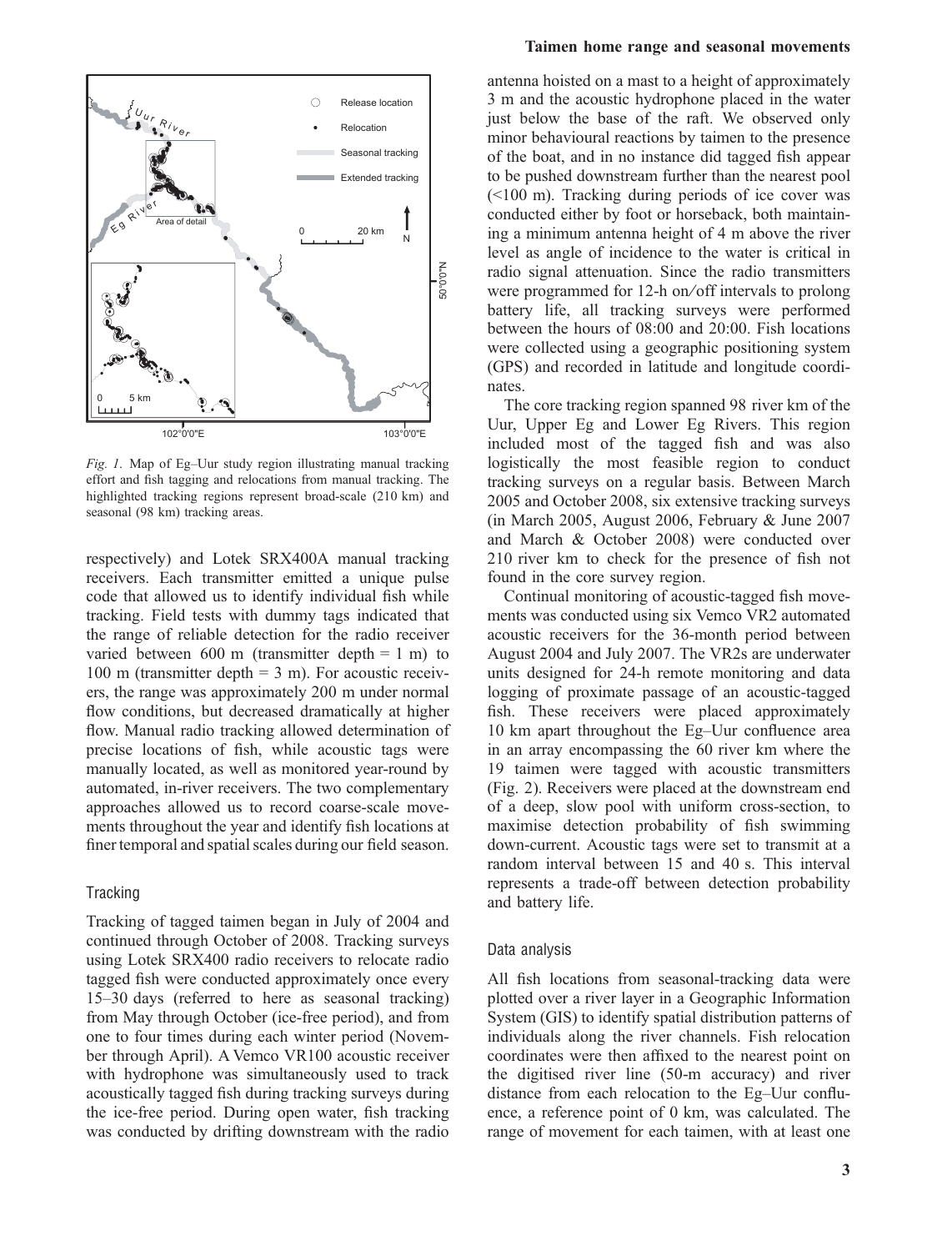

Fig. 2. The location of stationary acoustic receivers (Vemco $\odot$ VR2s) and acoustic-tagged taimen release and relocation sites.

point of relocation, was calculated as the river distance between its most upstream point and most downstream point for all seasonal-tracking relocations during the period of the study. We defined three seasonal periods based on local observations of taimen spawning behaviour (Esteve et al. 2009) and river temperature regimes : a warming/spawning period  $(15$  April–15 June), a postspawning summer period (16 June–15 September) and a winter period (16 September–14 April).

We use the term home range in this paper to mean the entire area within which an individual fish was observed during the period of the study. To do this, we used all taimen relocation data, radio and acoustic, to calculate linear home range estimates for each fish as per Logan (1963), the distance between an individual fish's most upstream and the most downstream relocation points. Fish location data during the first 30 days after a fish was tagged were not included in analysis to allow for a recovery period from being caught and implanted with a transmitter and to limit bias related to release location. To identify core areas of most frequent use for taimen within their linear home range, we employed kernel density estimates. Kernel density estimators smooth the relocation point data to create a continuous probabilistic distribution along the line of a river, thus providing a way to identify the number and size of core ranges (Worton 1989; Vokoun 2003; Vokoun & Rabeni 2005). We used a one-dimensional version of the kernel density estimator described by Worton (1989) with a smoothing parameter  $(h)$  value of 1 km, to analyse the relocation data of fish with >15 seasonal relocations  $(N = 8)$ . For fish with  $\leq 15$  total relocations at the seasonal scale, we categorised their movement patterns qualitatively by plotting on a map. Fish tagged only with acoustic tags were also excluded from the kernel-based analysis since they were not tracked manually during ice cover. This threshold of 15 relocations is less than the minimum suggested by Vokoun (2003) of 30 relocations collected at a consistent time interval. However, in this case, using a minimum of 30 seasonal relocations would have required coarser seasonal aggregation (two, rather than three, seasonal periods) and/or reducing the number of tagged taimen whose movements we could characterise. We highlight regions of 95%, 90% and 50% habitat use for the selected taimen (Worton 1989). Similar to the linear home range estimate, the 95% and 90% estimates identify the greater region utilised by a fish over this period. We use Rodríguez-Robles (2003) definition of the 50% kernel range as the core home range of a fish.

To analyse logged data from the stationary acoustic receivers, we first determined the presence ⁄ absence of individual fish on a daily basis at each receiver. We considered fish with less than two consecutive days at any one receiver to be mobile. To determine how taimen movement varies over a year, receiver data for mobile acoustic-tagged fish were grouped by month and totalled over the 36 months of operating acoustic receivers. Maximum movement rates were quantified using logged data (1-min resolution) for all fish that moved between multiple receivers within 1 day. For individual fish that exhibited stationary behaviour at an acoustic receiver, we counted maximum days logged at that receiver over a year as well as consecutive days logged.

## **Results**

Over >4 years and a combined 2460 km of manual tracking in the Eg–Uur, 41 of the 46 tagged taimen were relocated from 2 to 56 times (mean of 12 relocations per fish, see Table S1 in the Supporting Information for details of each individual). Eighteen of the 19 acoustic-tagged taimen, including the two dual tagged fish, were logged on between 1 and 363 separate days each on stationary acoustic receivers. Three of the logged codes (individual fish) did not match the code numbers labelled on any of the tags and we have been unable to positively identify those fish. Four fish (A28, A38, R3 and R16) were never relocated after their initial catch and tagging date and were excluded from further analysis. Although we could not recover the transmitter, we considered radio fish #11 to have died or expelled its tag due to lack of any movement over 24 relocations and also excluded it from analysis. Through both circumstantial and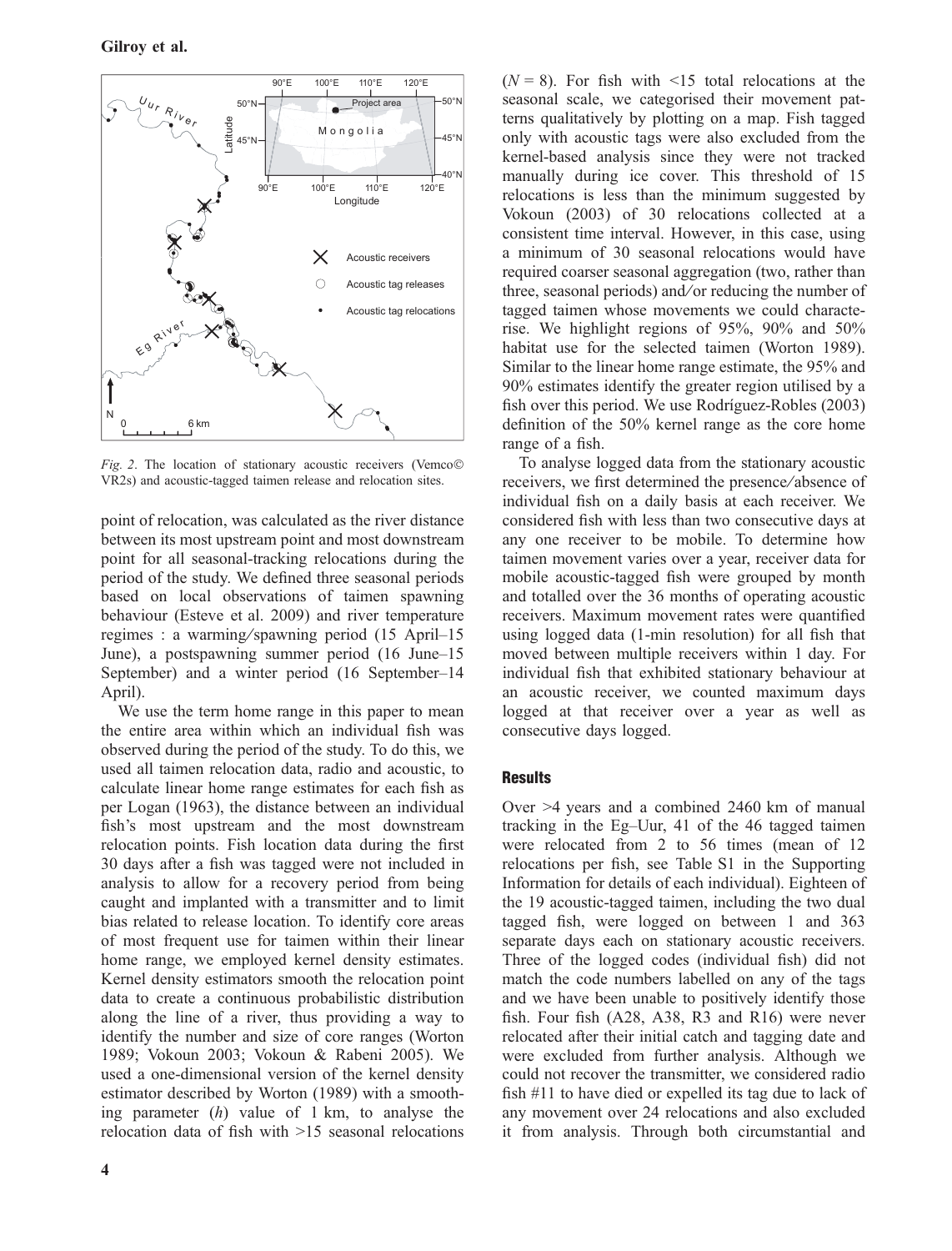

Fig. 3. The distribution of taimen home range estimates (total longitudinal displacement) for 41 tagged fish (individuals with >1 relocation) in the Eg–Uur over the period of July 2004–October 2008.

physical evidence we determined that six tagged taimen were killed by fishermen during the course of the study (A23, RA1, R1, R21, R28 and R25).

## Home range

Of the 41 taimen included in data analysis, the mean river distance between the most upstream and most downstream relocations (i.e., the home range) was 23.0 km with a median of 13.8 km (Fig. 3, range: 0.5– 93.2 km, SD: 25.7). Although there were movements of up to 93.2 km, 90% of the tagged fish were detected in linear home ranges of 64 km or less. There was no linear relationship  $(r^2 = 0.001, P = 0.82)$  between home range size and the number of relocations. There was a weakly positive, but not statistically significant, linear relationship between home range size and fish size  $(r^2 = 0.069, P = 0.09)$ . Comparison of home ranges between rivers was not performed as both tracking effort and number of tagged fish were significantly less in the Upper Eg than the Uur and Lower Eg rivers.

#### Taimen home range and seasonal movements

Eight of the most frequently relocated taimen  $(215$ seasonal-tracking relocations) were selected for further analysis of home range using a kernel density estimator (Figure S1). These eight individuals were slightly larger than the other tagged fish on average (90.6 cm compared to 79.8 cm), but this difference was not statistically significant (two-tailed *t*-test,  $P = 0.09$ ). The mean 95% home range for these eight individuals was 10.6 km and mean core range (50%) was 2.8 km (Table 1). Three of the eight individuals exhibited both 95% and 90% kernel home range limits adjacent or very close to their core range  $(50\%)$ , essentially one core habitat where they were found at least 95% of the time. The other five individuals exhibited spatial separation between their 95% or 90% home range sections and their core range, illustrating periodic departures from the core range. Although relocation data were deemed insufficient for kernel density analysis on the remaining fish, the pattern of seasonal departures from a core area was commonly observed for these other taimen as well.

#### Movement patterns

We characterised movement patterns for the eight individuals with sufficient relocations for kernel density analysis (Table 1). Four relatively distinct patterns of movement were observed (Fig. 4). We then subjectively classified all taimen with sufficient relocations ( $N = 22$ ) according to these four patterns. The simplest pattern was exhibited by six fish (27%) that stayed within a restricted range, with movements in a core home range within 3 km. Somewhat more common was the pattern of fish with a small core range (3 km or less) with seasonal departures to multiple other locations followed by a return to their core range. This pattern was exhibited by 10 fish (45%). It is interesting to note that individual R2 exhibited seasonal departures each year during the spawning period and annually alternated the direction that it swam from its core home range (downstream in

Table 1. Individual characteristics and movement patterns for eight individuals with 15 or more relocations.

| Tag code        | Length (cm) | Number of<br>relocations | Mean time between<br>relocations (days) | Mean distance between<br>relocations (km) | Home range (km) |           |           |           |
|-----------------|-------------|--------------------------|-----------------------------------------|-------------------------------------------|-----------------|-----------|-----------|-----------|
|                 |             |                          |                                         |                                           | Linear          | 95% range | 90% range | 50% range |
| R <sub>1</sub>  | 76          | 25                       | 45                                      | 1.81                                      | 11.6            | 9         |           |           |
| R <sub>2</sub>  | 99          | 29                       | 53                                      | 6.18                                      | 51.3            | 16        |           |           |
| R <sub>4</sub>  | 97          | 21                       | 77                                      | 1.51                                      | 8.8             | 8         | հ         |           |
| R <sub>15</sub> | 88          | 33                       | 40                                      | 1.38                                      | 13.8            | 6         |           |           |
| R <sub>20</sub> | 79          | 29                       | 49                                      | 1.43                                      | 27.5            | 8         |           |           |
| R <sub>25</sub> | 52          | 15                       | 48                                      | 0.68                                      | 6.2             | 8         |           |           |
| R <sub>26</sub> | 110         | 27                       | 57                                      | 3.32                                      | 14.1            | 13        |           |           |
| RA1             | 125         | 17                       | 85                                      | 5.38                                      | 67.6            | 17        | 12        |           |
| Mean            | 90.6        | 24.5                     | 56.8                                    | 2.7                                       | 25.1            | 10.6      | 8.0       | 2.8       |
| Median          | 92          | 26                       | 51                                      |                                           | 14              | 9         |           | 3         |
| SD              | 22.3        | 6.3                      | 15.9                                    | 2.0                                       | 22.5            | 4.1       | 2.8       | 0.7       |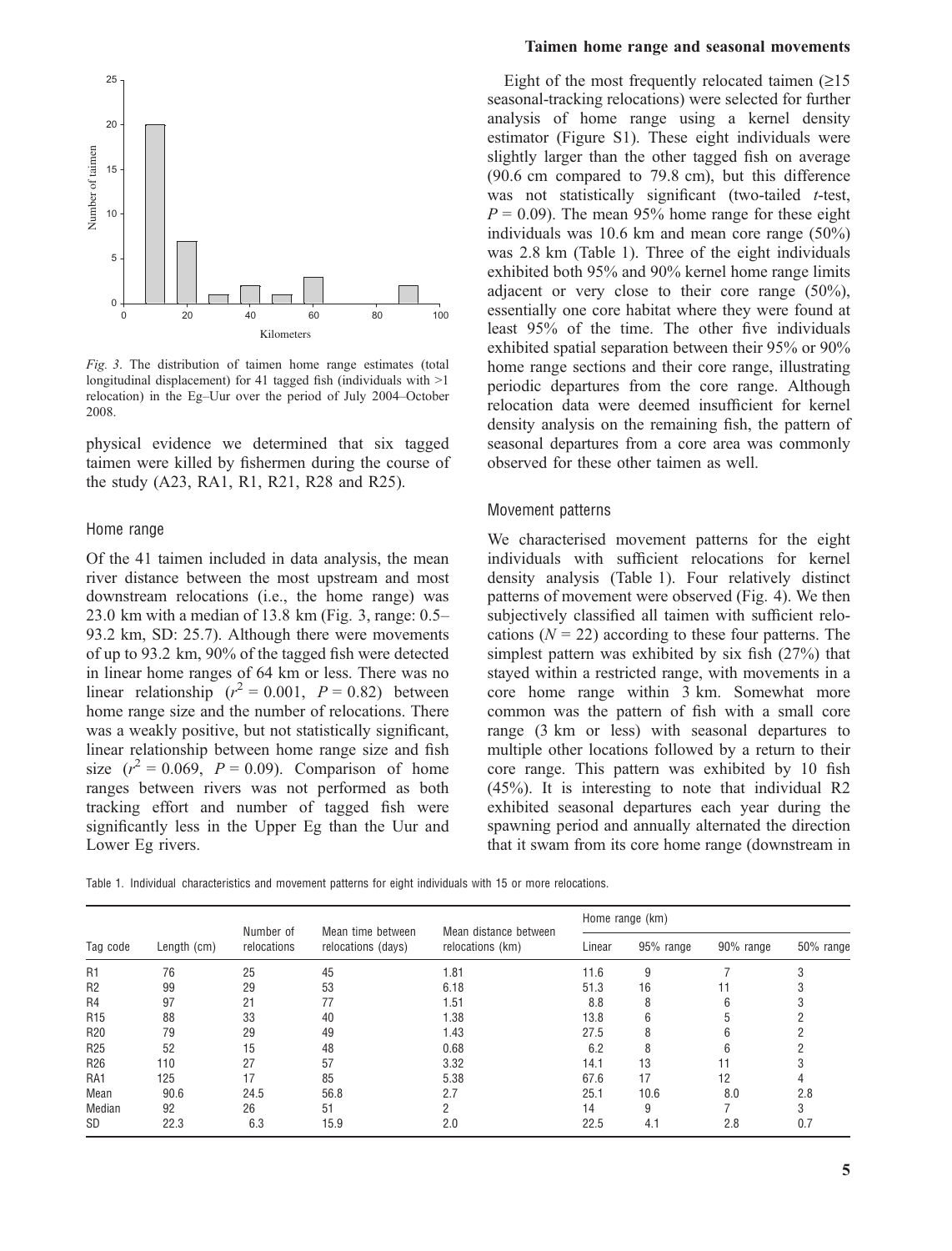Gilroy et al.



2005, 2007 and upstream in 2006 and 2008). A third pattern was exhibited by taimen with a core home range and seasonal movements to a single other location where they were observed multiple times, indicating some site fidelity. This pattern was observed for three (14%) of the tagged fish. The final pattern, also found in only three taimen, is one in which river fish appear to complete a home range shift. This is when a fish exists in one core range for a period and later is found to move to a new region where it persists for multiple seasons. This pattern is indicated by more than one nonoverlapping core range (e.g., individual R23).

We combined the stationary receiver data with the initial tag locations and manual tracking relocations to assess taimen movement between different river sections (Uur, Upper Eg and Lower Eg). Twenty-nine per cent (12 of 41) of taimen left the section that they were tagged in. Three fish (A26, A33 and RA1) were found to have moved between the Uur and the Lower Eg, and five (R7, R10, R12, R24 and A29) moved between the Upper Eg and Lower Eg. Four fish (A30, A36, R20 and RA2) were present in each of the three river sections, all of which were caught and tagged within 2 km of the Eg–Uur confluence. The linear kernel density approach was limited to characterising the movement of taimen within one river section or between two river sections.

#### Seasonal movement

From August 2004 until July 2007, the array of stationary acoustic receivers in the Eg–Uur logged 969,145 acoustic tag transmissions. The vast majority Fig. 4. Examples of the four distinct home range patterns exhibited by radio tagged taimen: restricted core home range (a), core range with seasonal departures (b), core range with separate seasonal range (c), and home range transfer (d). Bars represent kernel density home range estimates of 95% (light grey), 90% (medium grey) and 50% (dark grey). The small black bars on the X-axis represent relocation points for the spawning period (15 April–15 June, tall bar), summer (16 June–15 September, medium bar), and cooling and ice-cover period (16 September–14 April, short bar).

of these detections were repeated relocations of individual fish at the same receiver. Eight of the acoustic-tagged taimen were recorded on a single acoustic receiver for extended periods of time  $(>= 2$ consecutive days). Only 85 signals from the receivers were from mobile fish that spent less than two consecutive days in a month in proximity to a single receiver. These data allowed us to measure movement differences over the course of a year. Movement peaked in May and June and then again in September and October (Fig. 5).

Acoustic fish A24 was logged as being present for 203 days in 2005 at receiver 2, 62 of them consecutive during 13 September–14 November. Likewise, fish



Fig. 5. Taimen seasonal movement in the Eg–Uur using stationary acoustic receivers. The bars indicate the mean monthly movement of individual taimen per operational acoustic station. Numbers on bars indicate the total number of acoustic-tagged taimen that passed a receiver for that month over the entire 36-month period.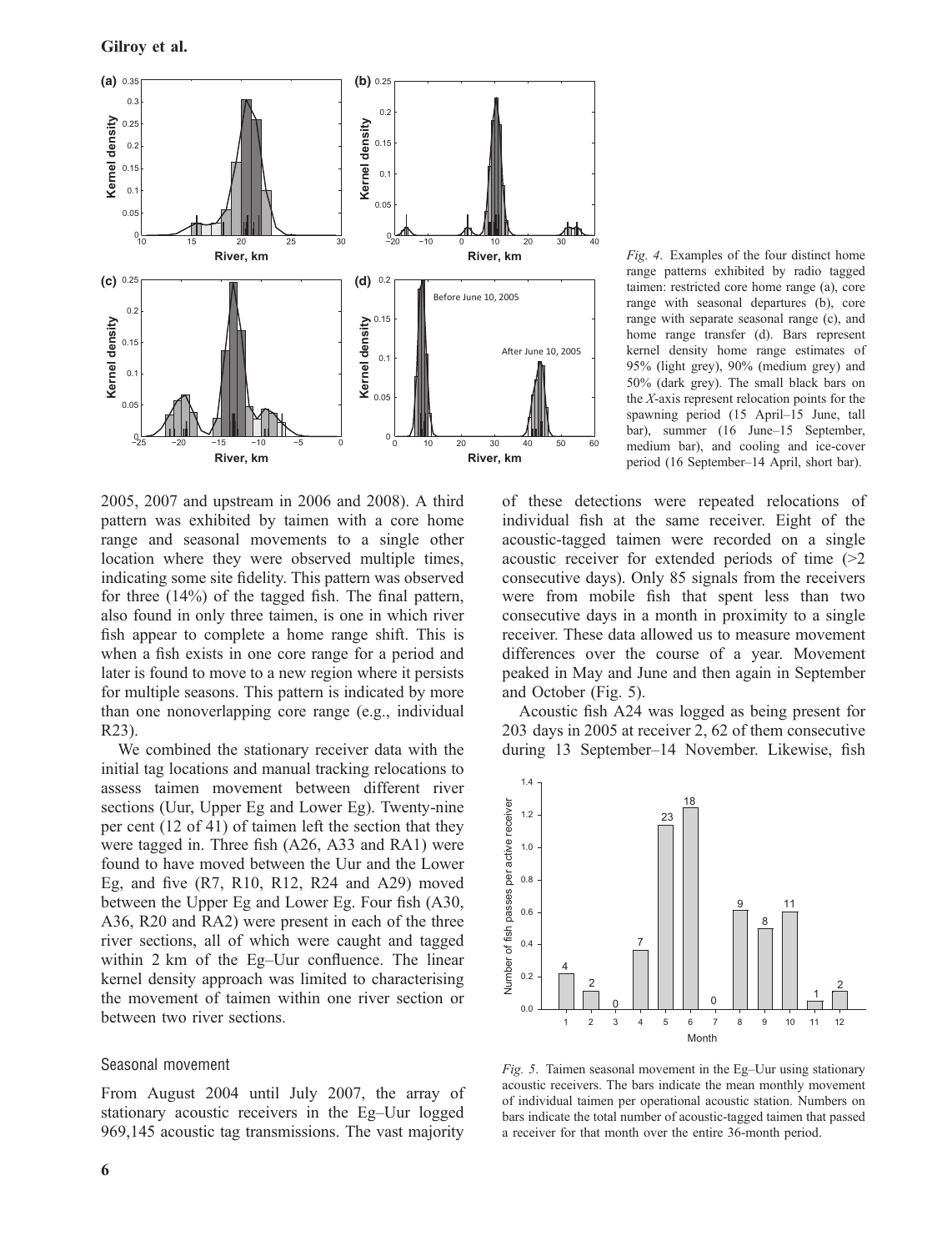A39 was recorded to be in proximity to receiver 3 for 132 days in 2005, 63 of them consecutive from 5 September to 7 November. A maximum upstream movement of  $3.97 \text{ km} \cdot \text{h}^{-1}$  was recorded in the Uur River between receivers 3 and 2 (a distance of 8.4 km) when fish A39 (58 cm) passed on 5 January 2005. The maximum rate of downstream movement observed was 4.00 km $h^{-1}$  for fish A23 travelling between receivers 5 and 6 (a distance of 7 km) in late August of 2004.

## **Discussion**

This is the first telemetry study of taimen and one of the longest telemetry studies of any lotic fish (Gowan et al. 1994; Minns 1995; Rodríguez 2002). Our results confirm some existing knowledge of taimen movements (e.g., high movement rates in spring and fall), and contradict others (there is greater individual variability than previously assumed and no mass migrations). Previous studies of taimen movement were based on short-term visual observations (Holčík et al. 1988). Sabaneev (1911) thought that taimen moved hundreds of kilometres during spawning migrations, although he lacked evidence of movement by specific individuals. Nieslanik visually followed pairs of the closely related huchen, Hucho hucho, in Danube basin rivers and found that spawning period movement does not exceed 10–25 km (reported by Holčík et al. 1988). Longer-term observations are critical for understanding seasonal and inter-annual patterns in movement.

The distance between a tagged individual's most upstream and most downstream relocation points is a common starting point to define a lotic fish's home range (Minns 1995). Using this metric, the maximum home range observed in this study was 93 km, four times greater than the mean home range of 23 km. Movements of this distance are the exception, however, as 90% of taimen had home ranges <65 km, and half had ranges <14 km. The leptokurtic distribution (Fig. 3) of home ranges is expected in univariate movement data because the chance of relocating a fish decreases as it gets further from the core tracking region (Fraser et al. 2001). Temporary departures may also be missed if the sampling interval is not fine enough to capture them. It is critical to understand that our observations, like most telemetry studies, provide a lower-bound estimate of actual fish movement (Gowan et al. 1994).

Analytical tools such as kernel density estimators are useful for characterising the spatial distribution of an individual within its home range (Worton 1989; Kernohan et al. 2001). Unfortunately, irregular relocation success, despite fairly regular effort, made it impossible to apply kernel density approaches to all fish. Still, we were able to generate kernel density utilisation distributions for eight individuals. With the exception of RA1, these fish spent 50% of their time over the study period in a single river reach of  $\leq 3$  km. However, these individuals also periodically undertook movements of up to 51 km during the year. Both the core range and the total linear home range are important for understanding taimen ecology. The size and location of a core range is important for understanding habitat use. Knowledge of occasional extreme movements away from the core range is necessary to understand population connectivity or identify potential barriers to natural movements.

Taimen do not fit the 'restricted movement paradigm' (Gerking 1959). We observed seasonal departures at distances of up to 10 times their core range. Similar occasional long-distance movements have been observed in other large-bodied river fish. For example, paddlefish (Polyodon spathula) in the Upper Mississippi moved up to 420 km (Zigler et al. 2003), muskellunge (Esox masquinongy) in the St. John River moved up to 100 km (Curry et al. 2007), and tigerfish (Hydrocynus vittatus) in the Upper Zambezi up to 71 km (Økland et al. 2005). Taimen home range appears to fit the log-linear home range versus body size relationship across species described by Minns (1995, data not shown). However, this pattern did not hold for individual taimen, as there was no significant relationship between an individual's home range and body size. The reasons for these occasional longdistance movements are unclear. If taimen are territorial as Pirozhnikov (1955) described, there may be some subordinate individuals that become displaced by social interactions potentially resulting in movements to find more hospitable habitat.

The large size of taimen allows a transmitter with long battery life (5–7 years) to be implanted without exceeding 2% of their body mass, a widely used rule of thumb for the upper limit of tag size in fish telemetry studies (Jepsen et al. 2002, 2005). The small size of the tags relative to body size helps limit the effects of tagging on behaviour, an important factor in telemetry studies (Garton et al. 2001; Bridger & Booth 2003). Although there are no previous telemetry studies on Hucho species, studies of other salmonids did not find any impact on fish feeding behaviour, growth, or general health from surgically implanted transmitters (Adams et al. 1998; Connors et al. 2002). We have recaptured, and re-released, four of our tagged fish (RA1, R06, R30 and A36) during angling for a population-survey. All appeared to have healed from the surgery with minimal, if any, noticeable scar tissue. Also, having caught the taimen by angling indicated they were actively feeding and their growth from the time they were tagged matched normal growth rates for taimen. Anecdotal reports from local residents indicated that tagging may have served as a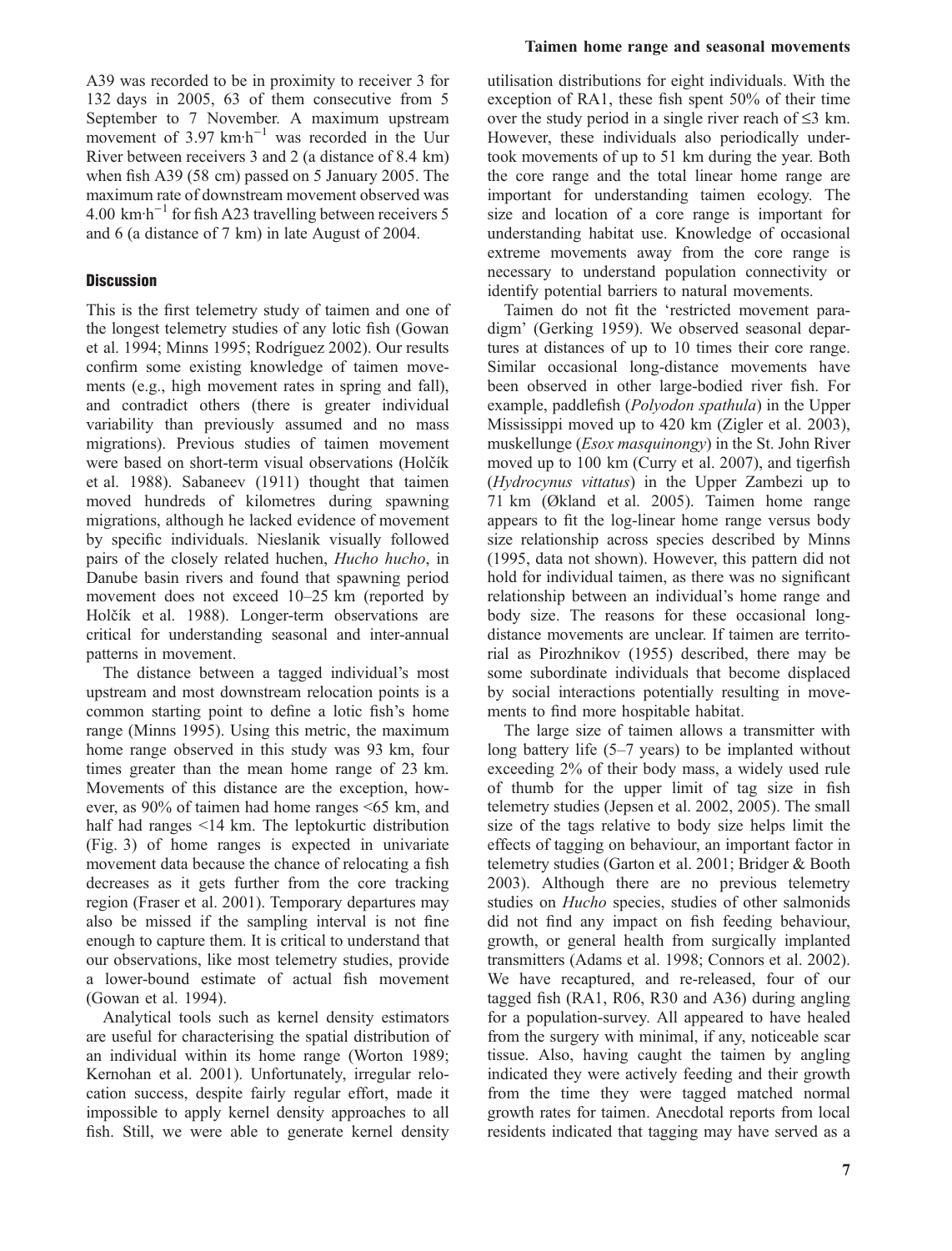# Gilroy et al.

deterrent to harvest. Nevertheless, six individuals are believed to have been taken by fishermen.

In animal tracking studies, the temporal scale of the sampling regime can affect estimates of home range size (Swihart & Slade 1985a; Vokoun 2003; Borger et al. 2006). One advantage of multi-year tracking is that it provides a picture of fish movement over multiple seasonal cycles. This longer-term view allowed us to classify individuals into four distinct movement patterns: (i) single core range, (ii) core range with seasonal departures to multiple locations, (iii) core range with a single alternate seasonal range and (iv) home range shift.

The several documented home range shifts in the population were multi-annual and often spanned long distances. If home range shifts are significant, it will be important to try to identify what initiates them as part of understanding the population stability in a region. Crook (2004) originally described such home range shifts for two riverine fishes, golden perch (Macquaria ambigua) and carp (Cyprinus carpio), in Australia. Movement patterns may vary among different habitats as well. The muskellunge tracked by Curry et al. (2007) is a good example of the differences in home ranges in different habitats. Muskellunge above a dam exhibited movements of up to 100 km whereas below a dam movements were restricted to 25 km. Vokoun (2003) noted that few fish telemetry studies have been conducted in rivers without impoundments or other anthropogenic alteration. Fish movement studies in unaltered rivers such as this provide an interesting contrast with fish movements in highly altered systems.

# Seasonal movement

Taimen spawning activity generally begins in late spring after the ice melts and when river temperatures reach 6–8°C (Holčík et al. 1988; Dulmaa 1999). In Mongolia, this temperature threshold matched evidence of spawning activity in late May in the Eg–Uur (Vander Zanden et al. 2007; Esteve et al. 2009). It is also thought that taimen generally move downstream in the autumn to over-winter in deeper waters and avoid frozen upper reaches of rivers (M. Erdenebat, personal communication; Dulmaa 1999). We found that peak movement occurred in May and June, during and after the spawning season, with a second, slightly less pronounced, movement period in August through October when the water is cooling. The timing of these high movement periods matches with expectations from the literature, but there does not seem to be a consistent pattern between upstream and downstream movements in either the spring or fall. For example, fish R2 (99 cm) departed from its core range every May but did not move in the same direction. One odd contrast to the seasonal movement data is the fact that the fastest recorded upstream movement of 8 km in 2 h (A39) occurred under the ice in early January. Although winter is not a period of high movement for the population as a whole, it is important to note that there can be substantial individual movements at any time of year.

Spawning period movement for our tagged taimen has been difficult to understand since there has been no confirmation of any tagged fish paired-up at a redd. Finding taimen pairs spawning is difficult because of their short period of spawning activity and relatively inconspicuous spawning behaviour (Esteve et al. 2009). Similar to Sabaneev (1911), we noticed that not all taimen move during the spawning season. Earlier studies have suggested that mature taimen may spawn only once every 2–3 years (Misharin & Shutilo 1971; Sigunov 1972). We were unable to conclusively determine whether the high movement rates observed during the spawning season were in fact related to spawning or to other seasonal cues. In addition, the inability to accurately sex tagged individuals precluded any analysis of differences in movement patterns between males and females.

# Ecological and management implications

There are five major conclusions with conservation and management implications that can be drawn from this study. First, taimen in the Eg–Uur watershed did not exhibit any coordinated migrations en mass over the course of the study. While seasonal differences in movement rates were observed, movements varied widely among individuals. Second, taimen have exhibited one-way movement of over 80 river km, travel extensive enough to cross soum (county) and even aimag (provincial) boundaries in the Eg–Uur watershed. Management of taimen will likewise need to occur at spatial/political scales larger than the aimag level. Third, all taimen with sufficient relocation data exhibited core areas of heavy use  $($ >50%) <4 km in length, although for one individual (RA1), this core area occurred in two locations separated by nearly 30 km. These regions of intensive use are critical for identifying important habitat characteristics for taimen as well as investigating interactions among individuals. Fourth, observations of home range shift provide evidence of taimen's capacity not only for dispersal and recolonisation, but also for its susceptibility to threats outside its core range. Finally, movement peaked in May and June and to a lesser extent in August through October. During these periods of increased movement, taimen are likely to be more vulnerable to illegal passive fishing gears such as gill nets.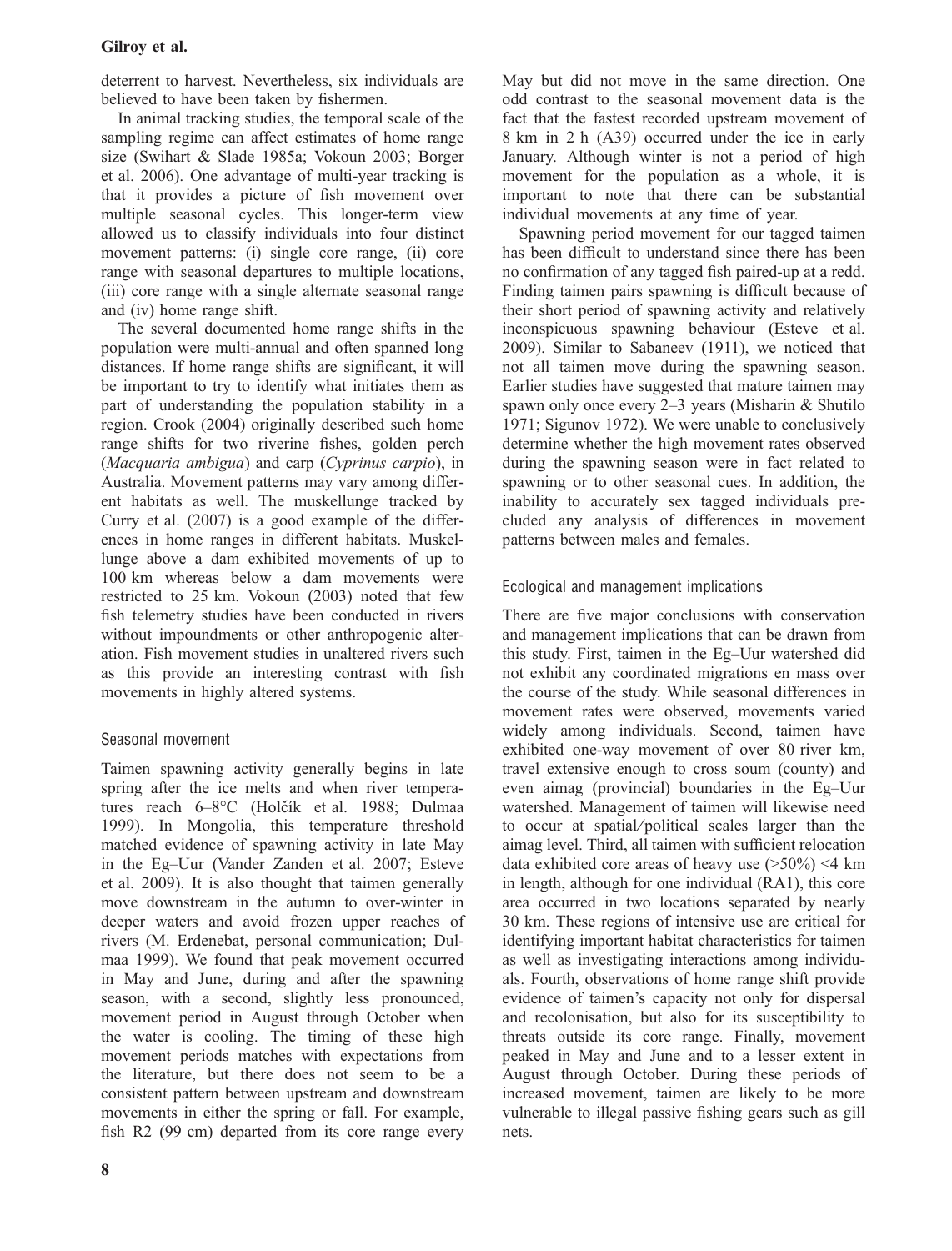Knowledge of taimen movements will be useful for management of this endangered species. Nevertheless, the data and their analysis are not comprehensive. Variable relocation success, related to both logistical challenges of tracking surveys as well as adverse environmental conditions, make interpretation of the data more complicated (Kernohan et al. 2001; Gu & Swihart 2004). Movement of individuals outside the study area suggests that taimen movements can be more extensive than what was seen in the remaining individuals. As in most telemetry studies, individuals with extremely long movements were, in effect, censored from the data. The acoustic receivers most distant from the Eg–Uur confluence (for all three river sections) recorded the departure of 7 out of 19 (37%) acoustically tagged fish from the study area. Four of those fish appeared to have permanently exited the area without subsequently returning. The limited number of observations of any individual precluded more formal statistical analysis of movements (e.g., analysis of the scale of autocorrelation, Swihart & Slade 1985b). Given the practical difficulty of conducting frequent mobile telemetry surveys at the necessary spatial scale (100 s of km), we expect that future movement studies of taimen will make greater use of stationary receiver technology (including passive Radio Frequency Identification, RFID, tags and receivers) or aerial radio-tracking surveys. Population genetic studies to understand patterns of gene flow among tributaries and watersheds would provide a valuable broader context to these telemetry results.

Both the ecology and management of taimen involve inherently spatial processes. Measuring the links between 'source' and 'sink' populations, estimating the natural recolonisation potential of depleted river reaches, and understanding the frequency of movements outside protected areas are a few examples of the direct management implications of quantitative studies of fish movement (Kramer & Chapman 1999; Rodríguez 2002). To provide useful recommendations for protecting a taimen population with effective enforcement regions, it will be important to better understand both the frequency and key factors influencing periodic long-distance movements and home range shifts. Finally, this study of taimen movement in the Eg–Uur can serve as a model for large fish movement in pristine river systems and can be used as a valuable baseline for management of taimen and other comparable species in fragmented basins.

#### Acknowledgements

We thank M. Erdenebat, M. Amaraa, U. Nemekhbayar, P. Tsogtsaikhan, the Taimen Conservation Fund, Sweetwater Travel and Hovsgol Travel for field assistance. George Naughton and the University of Idaho helped the tracking effort through the loan of

#### Taimen home range and seasonal movements

extra radio receivers. J. Kitchell, E. Stanley, E. Thorstad and one anonymous referee provided valuable reviews of this manuscript. Financial support was provided by the Taimen Conservation Fund with a grant from the International Finance Corporation ⁄ Global Environment Facility, World Bank Development Marketplace Award, National Geographic Society, University of Wisconsin, University of Nevada-Reno and University of California-Davis.

#### **References**

- Adams, N.S., Rondorf, D.W., Evans, S.D. & Kelly, J.E. 1998. Effects of surgically and gastrically implanted radio transmitters on growth and feeding behavior of juvenile chinook salmon. Transactions of the American Fisheries Society 127: 128–136.
- Baasanjav, G. & Tsend-Ayush, A. 2001. Mongol Orny Zagas [Fish of Mongolia]. Ulaanbaatar: ADMON Publishing Company.
- Borger, L., Franconi, N., De Michele, G., Gantz, A., Meschi, F., Manica, A., Lovari, S. & Coulson, T. 2006. Effects of sampling regime on the mean and variance of home range size estimates. Journal of Animal Ecology 75: 1393– 1405.
- Bridger, C.J. & Booth, R.K. 2003. The effects of biotelemetry transmitter presence and attachment procedures on fish physiology and behavior. Reviews in Fisheries Science 11: 13–34.
- Connors, K.B., Scruton, D., Brown, J.A. & McKinley, R.S. 2002. The effects of surgically-implanted dummy radio transmitters on the behaviour of wild Atlantic salmon smolts. Hydrobiologia 483: 231–237.
- Crook, D.A. 2004. Is the home range concept compatible with the movements of two species of lowland river fish? Journal of Animal Ecology 73: 353–366.
- Curry, R.A., Doherty, C.A., Jardine, T.D. & Currie, S.L. 2007. Using movements and diet analyses to assess effects of introduced muskellunge (Esox masquinongy) on Atlantic salmon (Salmo salar) in the Saint John River, New Brunswick. Environmental Biology of Fishes 79: 49–60.
- Dulmaa, A. 1999. Fish and fisheries in Mongolia. No. 385. Rome: FAO.
- Esteve, M., Gilroy, D. & McLennan, D.A. 2009. Spawning behaviour of taimen (Hucho taimen) from the Uur River, Northern Mongolia. Environmental Biology of Fishes 84: 185–189.
- Fraser, D.F., Gilliam, J.F., Daley, M.J., Le, A.N. & Skalski, G.T. 2001. Explaining leptokurtic movement distributions: intrapopulation variation in boldness and exploration. American Naturalist 158: 124–135.
- Garton, E.O., Wisdom, M.J., Leban, F.A. & Johnson, B.K. 2001. Experimental design for radiotelemetry studies. In: Marzluff, J.M., ed. Radio Tracking and Animal Populations. New York: Academic Press, pp. 15–42.
- Gerking, S.D. 1959. The restricted movement of fish populations. Biological Revue 34: 221–242.
- Gowan, C., Young, M.K., Fausch, K.D. & Riley, S.C. 1994. Restricted movement in resident stream salmonids: a paradigm lost? Canadian Journal of Fisheries and Aquatic Sciences 51: 2626–2637.